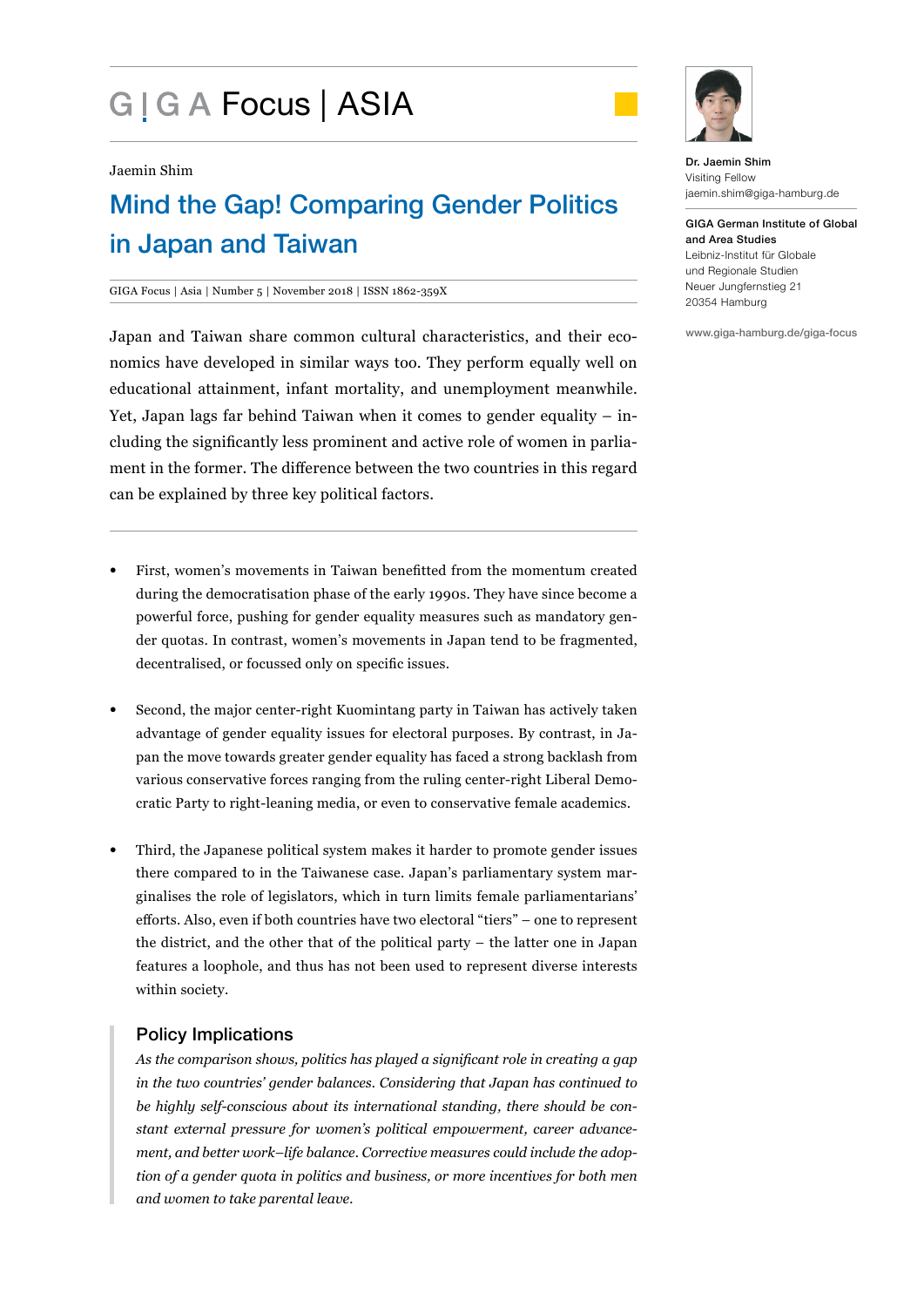#### Gender Gap in Politics: Women's Presence in Parliament

Japan and Taiwan are two advanced democracies in East Asia both well known for their significant progress across various dimensions of human development. For instance, according to the United Nations Development Programme's (UNDP) Human Development Index (HDI) – which includes statistics on life expectancy, education, and income per capita – both Japan and Taiwan are categorised as "very high human development" countries. They ranked 20th and 21st worldwide in 2014, respectively.

Shifting our attention to gender promotion, newspaper headlines often give an impression of the two countries' similar degrees of advancement. In Japan, often dubbed the man behind the country's "Womenomics" campaign, Prime Minister Shinzo Abe has positioned himself as a passionate advocate of gender equality by promoting women's participation in the workforce. Moreover, in addition to becoming the first elected female governor of Tokyo in 2016, Yuriko Koike challenged Abe's Liberal Democratic Party (LDP) in May 2017 by creating a new party ahead of the general election of that year.

In Taiwan, meanwhile, Tsai Ing-wen became the first female president in 2016 and was chosen by *Forbes* magazine as one of the world's three most powerful female politicians alongside the German chancellor and the British prime minister in 2017. Despite the surface-level similarities, however, the levels of gender equality vary dramatically between the two countries. For instance, based on sub-indexes such as political empowerment or economic opportunity, the Gender Inequality Index (GII) by the UNDP and the Gender Gap Index (GGI) by the World Economic Forum both capture a substantial difference existing in women's status in each country – Taiwan and Japan were ranked 5th and 22nd worldwide in 2014 by the GII, and 38th and 111th in 2016 by the GGI.

Among other things, Figures 1 and 2 below clearly show the gap in women's political empowerment between the two countries. As for the presence of female legislators in parliament, Taiwan saw a significant increase therein between 1992 and 2016, moving from 10 per cent to 38 per cent; the equivalent figure for the lower house in Japan stayed between 5 and 10 per cent, meanwhile. Further, in contrast to Taiwanese female candidates' equally strong success rate in elections (calculated by dividing the number of elected legislators by the number of candidates) compared to their male counterparts, Japanese female candidates fared twice as unfavourably during the observed period.



**Figure 1 Proportion of Female Legislators in the Legislature**

*Sources: Legislative Yuan n.d. a; Smith and Reed 2017.*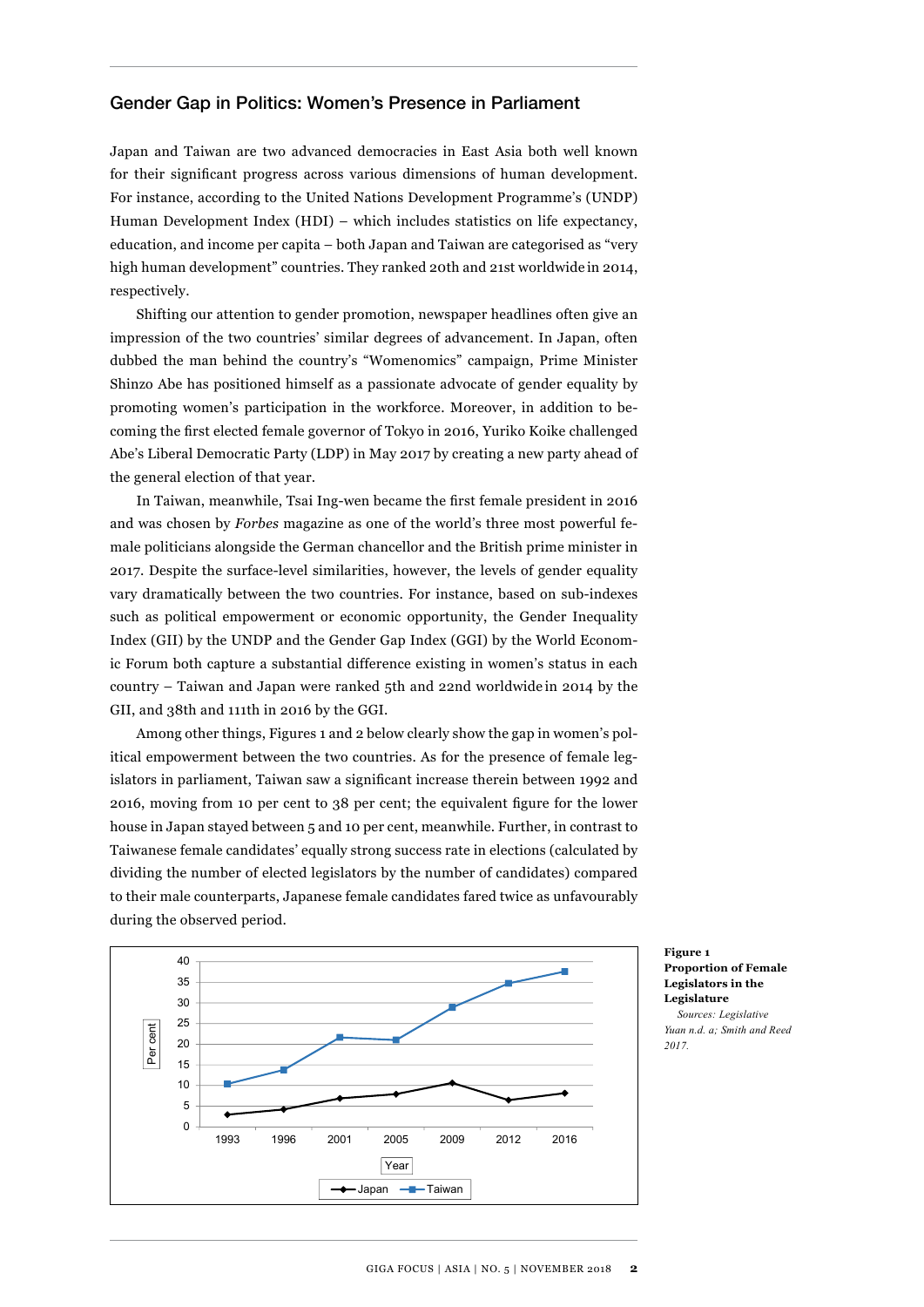

**Figure 2 Election Success Rate** *Sources: Legislative Yuan n.d. a; Smith and Reed 2017.*

This gap is problematic because empirical works drawn from various world regions show that when there are a higher number of female legislators, they are more likely to voice concerns about women's issues and ultimately produce relevant political results. That is, the presence of women in public office has the potential to transform representation by reflecting women, their lives, and their perspectives in the policymaking process – which in turn increases government responsiveness to women's needs, interests, and views (Burrell 2006). Taiwan is no exception in this regard, since many female legislators have been at the centre of important legislative changes there. These include measures such as financial loans to domestic violence victims, protecting mothers' right to breastfeed in public areas by setting up relevant public facilities, or extending the number of days of paid parental leave.

Considering that these two developed East Asian democracies share several important characteristics – including roots in Confucianism, similar economic and social developmental paths, a lack of strong trade union and leftist parties, and the legacies of one-party dominance until two decades ago – the apparent gender gap appears to be a puzzle. Although the earlier gap can be explained by Taiwan's introduction of reserved seats for women (enshrined in the 1946 constitution), the widening differences in the past two-and-a-half decades are found to stem from three key political barriers that Japanese female legislators have faced. The following sections will analyse each of these barriers, and thereafter a discussion of the implications for Japanese and Western policymakers will ensue.

#### Democratisation and Women's Movements

A plethora of empirical works have repeatedly demonstrated that, in addition to committed political parties, women's movements led by related organisations are crucial to advancing gender issues. In this regard, Taiwan has had in place much more favourable conditions since the early 1990s than Japan has. Riding on the wave of momentum created by the democratisation trend that first started in the late 1980s, women's organisations have been a powerful force behind gender politics in Taiwan (Clark and Lee 2000). To begin with, the diversity and the number of feminist groups increased dramatically after the lifting of martial law in 1987 (Clark and Clark 2008). Another crucial moment that led to the mainstreaming of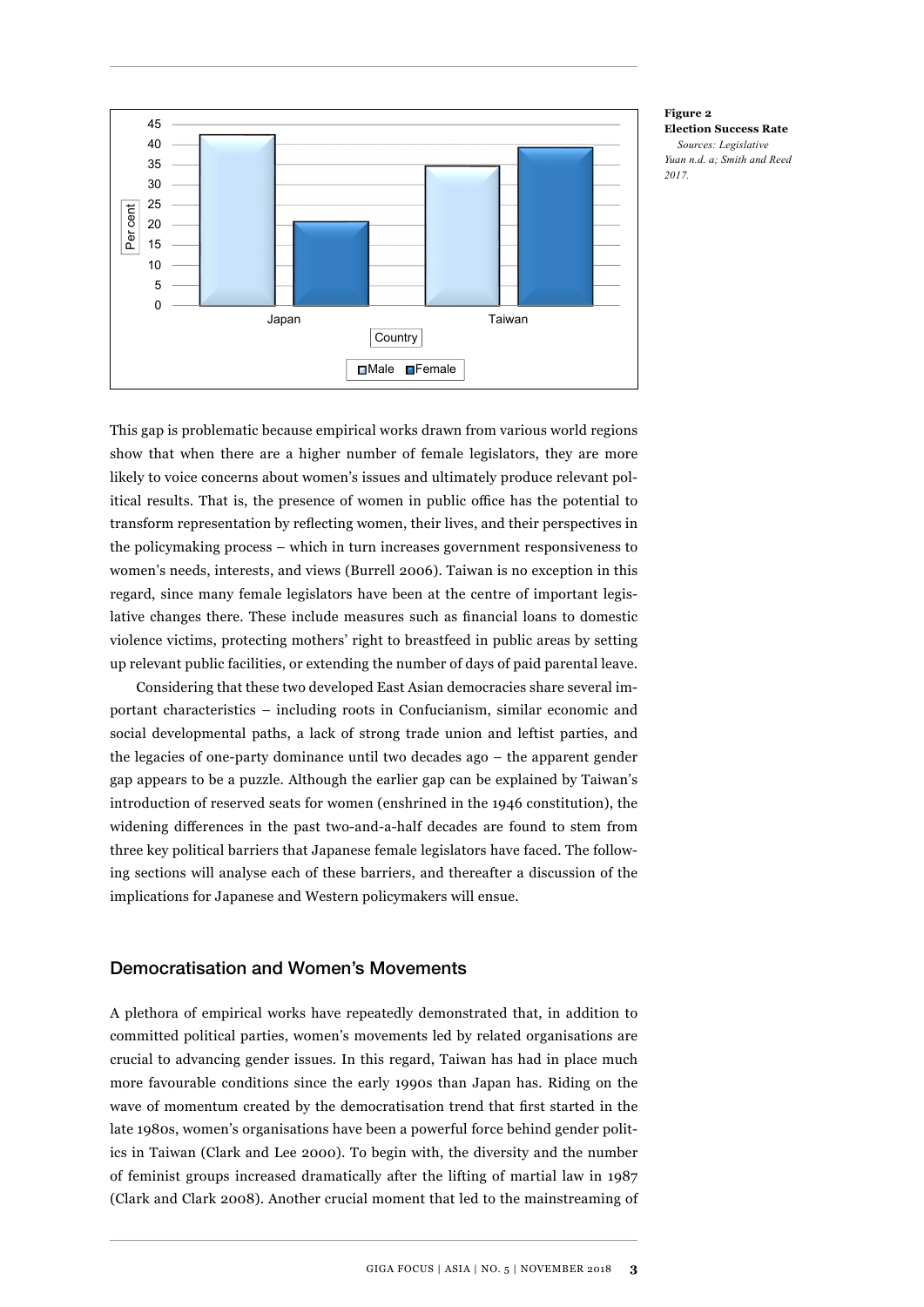gender issues came at the UN's Fourth World Conference on Women, which was held in Beijing in 1995 and attended by 40,000 non-governmental organisation (NGO) and 181 state representatives. The conference set in place 12 action plans to further women's rights, and spurred transnational information-sharing on quotas via academic networks and personal contacts between female bureaucrats, feminist politicians, and women's movements.

Although Taiwan was unable to participate in the 1995 Beijing conference as an independent country, it was still affected through various feminist channels (a good example is that of United States feminist Jo Freeman, who insisted on the importance of the number of women reaching one-quarter of total members so as to have a substantial impact within any organisation). As a result, feminist activists attempted to increase the number of reserved seats for elections at all levels and a strong women's group – The Awakening Foundation – pressured the prime minister to convene the Commission for the Promotion of Women's Rights in 1995. With respect to other key legislative changes, activists helped bring about ones in the late 1990s that made divorce law and parenting law more women-friendly – and also helped secure the provision of parental leave and childcare facilities for employees in 2002 and 2007, respectively. In the second decade of this century, meanwhile, women's rights advocates in Taiwan have closely monitored and reviewed laws and administrative measures that go against the UN Convention on the Elimination of All Forms of Discrimination against Women (CEDAW).

Despite Japan's longer history of women's movements, beginning with the suffragettes in the 1930s, women's organisations have played only a relatively marginal role in promoting gender equality as compared to in Taiwan. As often noted by students of Japanese gender politics (Gelb 2003; Gaunder 2015; Dalton 2015), women's movements in Japan can be characterised as fragmented, decentralised, single-issue focussed, and/or short-lived. And oftentimes their primary interests – for example, with the Housewives Association (Shufuren) – never lay in securing equal rights and opportunities for working women but rather with protecting consumer rights and preventing environmental pollution instead (McKean 1993). Although women's organisations have played a crucial role in issues such as the banning of prostitution or the advancement of abortion rights, they never went as far as becoming a unified and consistent political force pushing for women's political empowerment on the back of a mandatory gender quota.

So, why has Japan lacked large-scale, nationwide umbrella women's organisations or a broad coalition of groups with ambitions encompassing feminist goals? Despite the lack of systematic research hereon to date, two potential reasons can be pointed out. First, Japanese social movements in general have not had an opportunity to politicise issues through a democratisation movement; women's issues are no exception to this. This is a huge contrast to Taiwan, where social movements have been politicised through various advocacy NGOs since multiparty competition began in earnest in the early 1990s.

Second, there is a marked difference in the intersection of gender issues with key political cleavages. In both countries, nationalistic issues emerged as significant ideological divisions between left and right during the democratic transition period. Taking either a diplomatic or military stance towards mainland China has been the core cleavage in Taiwan, while in Japan the primary political divide has been on the recognition of its wartime crimes and on the approval or rejection of the country's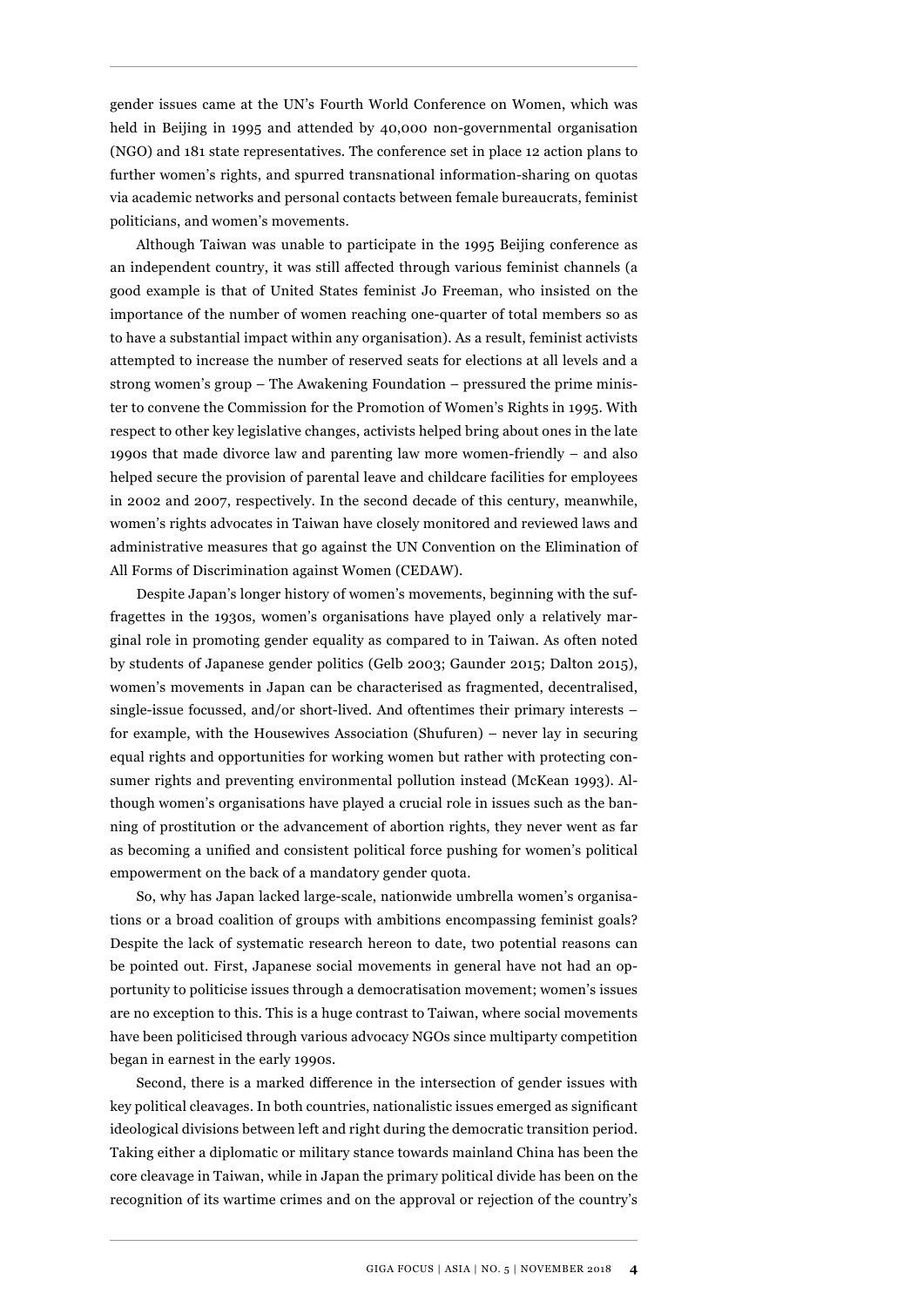peace constitution Article 9 (which renounces Japan's right to wage war). Unlike Taiwan, where the core aspects of gender promotion never overlap with the country's key political dividing line, feminist movements by their very nature in Japan often go against what right-wing forces stand for. A clear example can be found in the strong reactions to feminists trying to politicise the issue of the comfort women exploited and sexually abused by the Japanese occupiers during World War II. This is similar to women's health concerns such as breast cancer or osteoporosis in the US, which can run the risk of becoming highly contested healthcare issues – or, alternatively, women's reproductive rights potentially overlapping with conflictual religious cleavages in Latin America.

#### Partisan Bias on Gender Promotion

In light of the previous scholarship, the ideological spectrum of the incumbent government is often identified as a crucial factor affecting gender promotion. Several empirical works have pointed out the effect of partisan bias: there is a noticeable difference between left-wing and right-wing governments (Swers 2013). The key point of these works is that women's issues tend to be better represented under leftwing governments, who often emphasise progressive values such as inclusiveness, diversity, and equality.

In this regard, there seems to be no clear partisan bias on gender issues in Taiwan. It was the centre-right Kuomintang (KMT) party that adopted reserved seats for women in the 1946 constitution. Moreover, the adoption of party-level gender quotas at the turn of the twenty-first century is another clear example indicating minimal division between key Taiwanese political parties on gender issues. Initially adopted by the centre-left Democratic Progressive Party (DPP) in 1996 as a 25 per cent quota for women candidates, the KMT followed in its footsteps in the year 2000 – both parties eventually agreed to put in place the 50 per cent nomination rule (at the party level) during the 2005 constitutional reform, meanwhile.

Beyond these quota-related developments, there are other pieces of evidence supporting the notion that the KMT is not an anti-gender-promotion party. For instance, in 2004 several legislators from the center-right Pan-Blue coalition – consisting of the KMT, the People First Party, and the New Party – formed the Female Legislators Alliance to promote women's welfare in the Legislative Yuan. Also, the KMT elected Hung Hsiu-chu as the first chairwoman of the party in 2016. Moreover, even when it comes to sponsoring important bills promoting women's interests, the KMT did not lag behind the centre-left DPP at any point between 1992 and 2016 (Shim 2016b).

Unlike Taiwan, gender-promotion efforts regarding work–life balance, equal employment and promotion, and domestic violence have met with a marked backlash on various fronts in Japan. To begin with, the long-ruling LDP is known for its anti-women stance. Reflected in its last-place rank among major political parties in Japan regarding the proportion of female legislators it counts among its numbers, the LDP is known for opposing the introduction of any kind of gender quota on the grounds that it could be a form of "reverse discrimination" (Yoshida 1999: 61). Going further, right-wing male politicians have also been outspoken in their denigration of gender issues – like, for example, Masakuni Murakami (a former Diet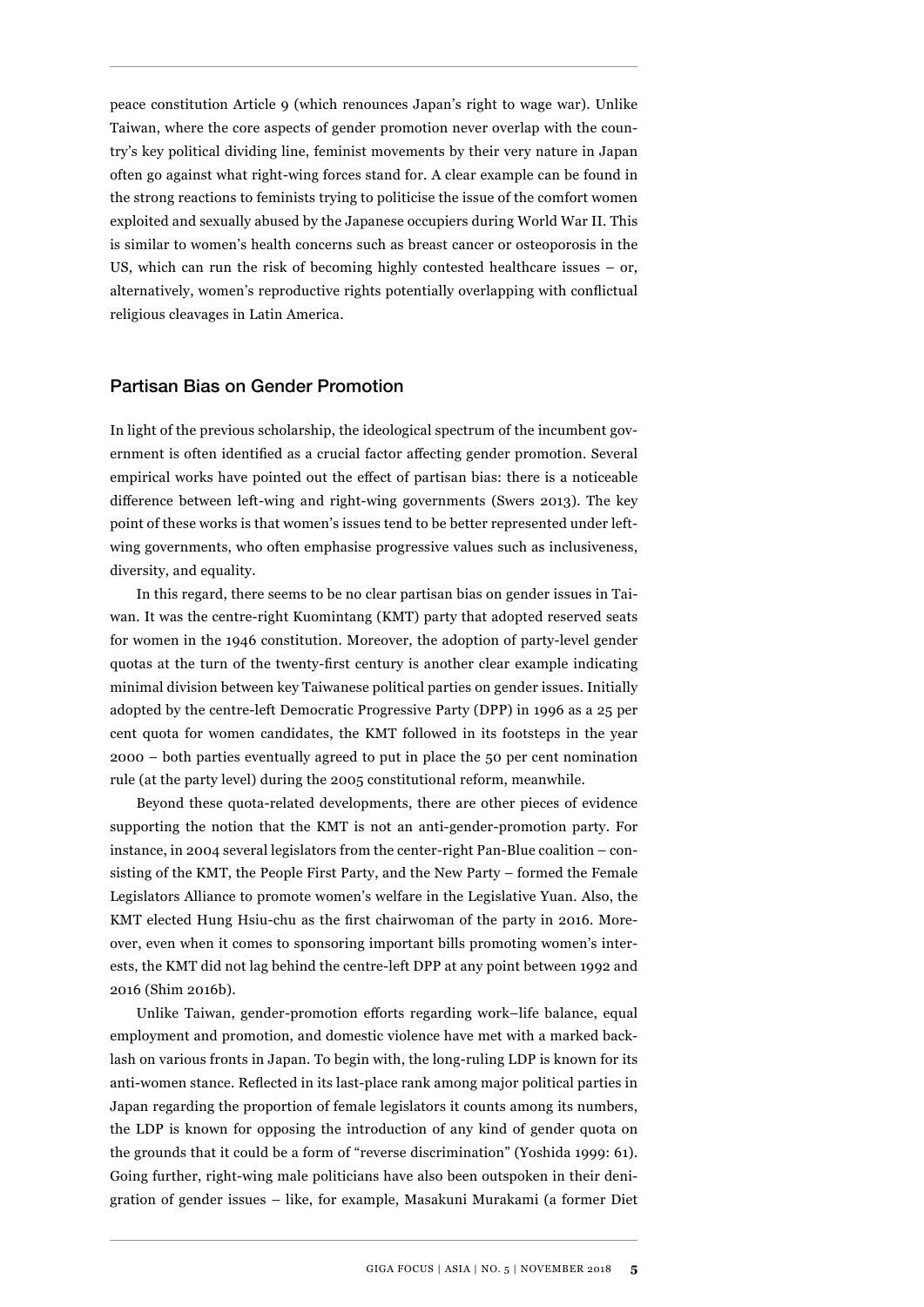member), who once equated "gender equality" with being a communist idea and criticised its alleged challenge to traditional family values (Gelb 2003). Conservative press outlets like *Yomiuri* and *Sankei* have echoed this sentiment, and "gender equality issues" have often come under attack from ultra-right wing groups such as the Nihon Kaigi – whose credo is "going back to the pre-war structure" (Hayashi 2000).

Beyond the "usual suspects," the conservative influence stemming from certain women themselves was also not negligible however. Female academics such as Hasegawa Michiko, who advocates the traditional male-breadwinner model, have played a significant role in advancing the conservative agenda – particularly by attacking basic gender equality law (Osawa 2015). Furthermore, in the early years of the new century, conservative women's groups – for example the Japanese Women's Association (Nippon Josei no Kai) – actively engaged in public and political campaigns to defend a woman's role as wife and against feminist ideas (Osawa 2015).

To make matters worse, even the centre-left Democratic Party of Japan (DPJ) did not actively push the gender issue to the forefront of politics when it was in government. Empirical works on gender politics show that the adoption of a gender quota in the legislature tends to be taken up by imitation by leftist parties across countries, and then either becomes law or further support follows from other key parties (Caul 2001). Japan goes against this trend, since the DPJ never adopted a party-level gender quota even during the period of its stable majority rule (2009– 2011).

#### Constraining Political Institutions

For countries like Japan lacking both a strong social-democratic party and unified women's interest groups, having a presidential structure could have provided a channel through which entrepreneur legislators actively promote women's issues. Because legislators' independence is guaranteed for a fixed term within this structure, higher levels of legislative activism by individual legislators have been reported in presidential democracies than in parliamentary ones (Olson and Mezey 1991). Taiwan is not an exception to this general pattern, where each legislator perceives himself or herself as an independent law-making institution (Shim 2016a). Reflecting this, Taiwanese legislators are much more likely to deviate from the party line, are better resourced with more full-time staff, and also each sponsor a substantially higher number of bills.

Considering that many of the articulated gender issues resonate well with the public (such as fixed parental leave or childcare benefits), active engagement with these matters can be a particularly tempting choice. This is specifically true for newly elected legislators, ones without a strong political base such as organised support groups or local constituents, or those who have fought for equality before. Reflecting this, based on my own calculations, more than 90 per cent of all bills related to gender promotion (concerning such issues as abortion rights, maternity leave, subsidies for mothers, domestic violence, workplace/employment discrimination, female career advancement, maternal healthcare, long-term care for the elderly, and childcare) are submitted by legislators in Taiwan – particularly by newly elected ones with a civil society background – while the equivalent figure was less than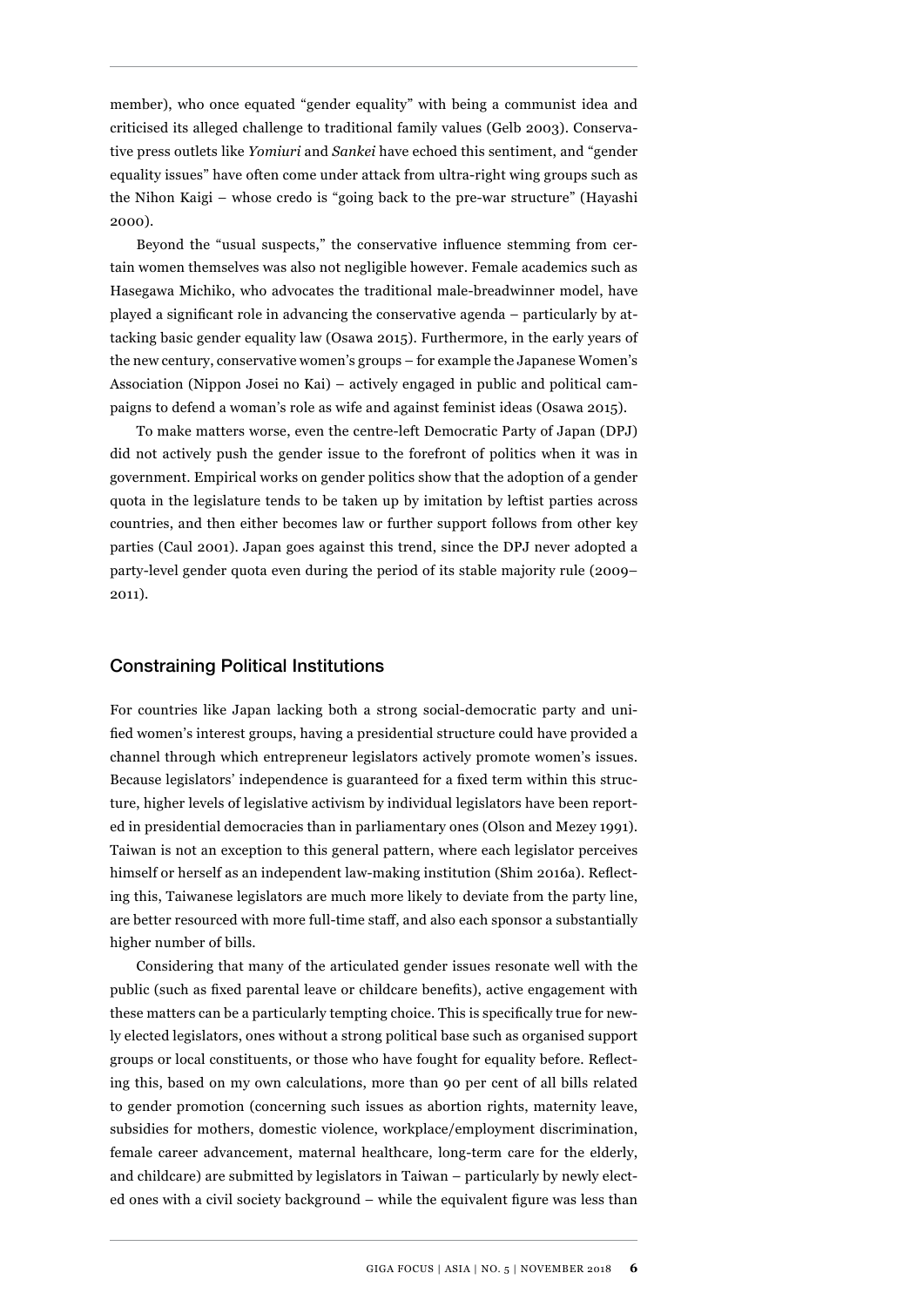50 per cent thereof for Japan between 1992 and 2016. This gap appears even starker when comparing the average number of bills concerning women's interests supported per legislator – more than 20 times higher in Taiwan than in Japan.

In addition to the limited initiatives by female legislators in Japan under parliamentary rule, an institutional loophole in that country's new electoral rules blocks another potential avenue for gender promotion. Both Japan and Taiwan changed to two-tiered electoral systems (where voters now cast two votes: one for a district-level candidate, and one for a party-level one – but, at the same time, without any linkages between the two tiers in allocating total seats) in 1994 and 2005, respectively. Under the new system, the party tier is designed to serve nationwide interests. In the case of Taiwan, it has indeed fulfilled that function since the KMT and DPP have nominated a wide array of national-level specialists or representatives – for example, child experts, nurses, doctors, the disabled, or those working for NGOs. On the contrary, Japan allows the same candidate to be listed at both the district and party tiers and has used the latter to revive the "best-placed losers" from the district tier. In other words, even if a candidate did not win in the district that they ran in they can still be elected at the party tier if the vote number gap left them close to the winner as compared to the other candidates.

And, in fact, roughly 60 per cent of elected Japanese candidates at the lower house party tier have been elected this way since the electoral reform of 1996. This rule has incentivised candidates to be district-oriented, and has specifically disadvantaged female candidates in Japan for the following reasons: Preparing to be a district-tier legislator is not favourable for female candidates, because it necessitates a substantial amount of constituency face time through presenting oneself physically in person (Miura, Shin, and Steele 2018). For female candidates who have family obligations outside of work, this poses a significant barrier. Moreover, after being elected, maintaining one's district requires legislators to build local-level networks through sports clubs, alumni associations, or personal political apparatus, leaving little time to design and promote policies with nationwide implications like gender promotion. As presented in Figure 3 below, the evidence clearly supports this: when it comes to promoting gender issues through sponsoring related bills, party-tier legislators in Taiwan are 70–80 per cent more likely to back gender issue bills than their district-elected counterparts are. In contrast to this, both party- and district-tier legislators in the Japanese lower house almost entirely disregard gender issues – and there is no tangible difference between the two on this.



#### **Figure 3 Proportion of Gender Bills between Elected Tier in Japan and Taiwan**

*Sources: National Diet Library n.d.; Legislative Yuan n.d. b. Note: Gender bill denotes one related to gender promotion, and the specified results are based on the author's own calculations.*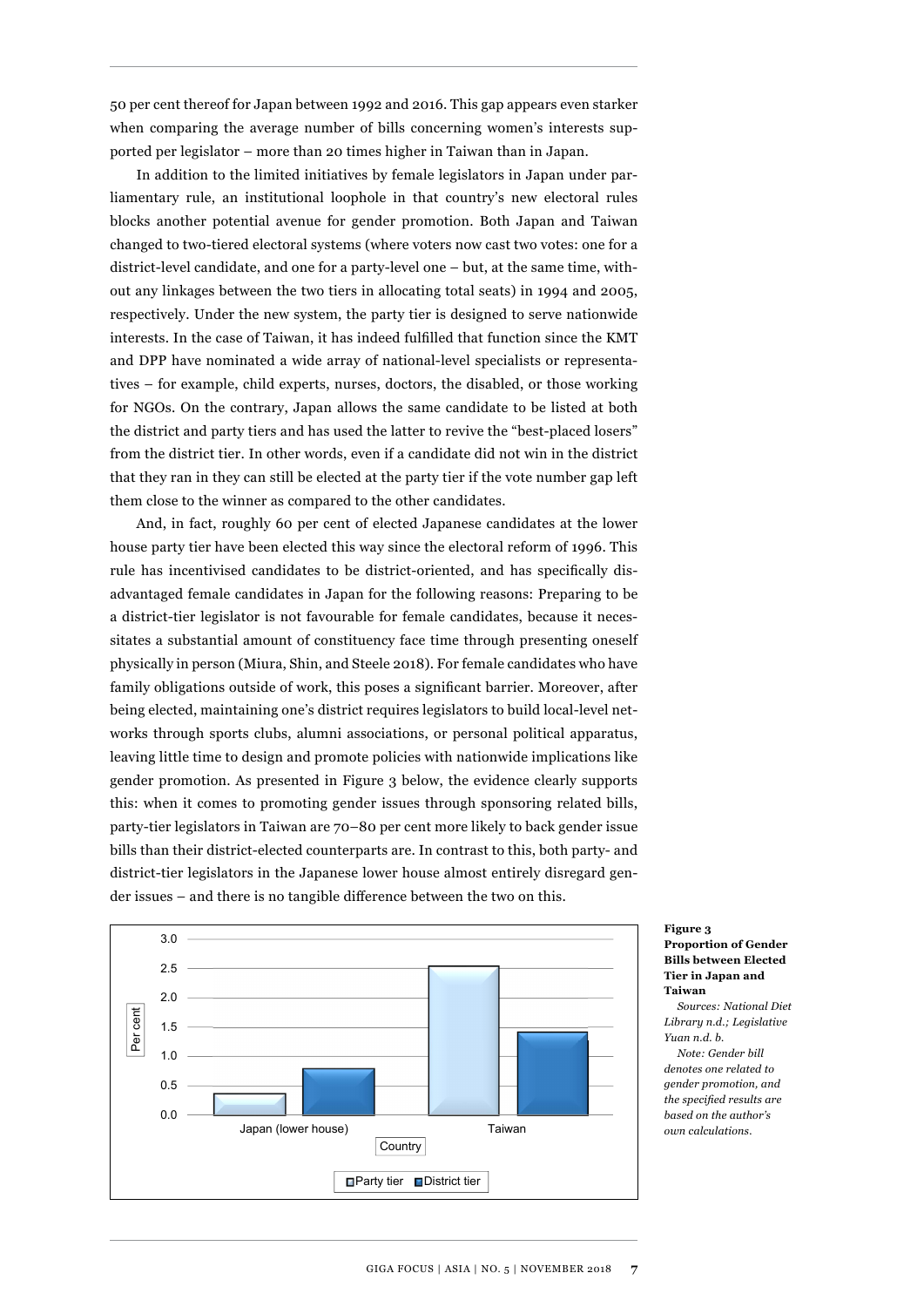#### How Should Europe Facilitate Gender Promotion in Japan?

Looking back, most of the drivers of gender promotion in Japan came from external factors and for instrumental reasons. For instance, corruption scandals such as the Recruit Scandal led to the "Madonna Boom" in the 1989 upper house election – large numbers of female candidates were thereafter fielded by the Social Democratic Party of Japan with success. Similarly, cut-throat political competition in the first decade of this century led to the nomination of several female candidates by Junichiro Koizumi in 2005 and Ichirō Ozawa in 2009 – often labelled as "Koizumi Children and Ozawa Children," respectively. Moreover, Prime Minister Abe's Womenomics is designed to solve low fertility and ageing society problems by tapping into a "underutilised resource" – thus furthering economic growth.

As can be seen from its high levels of UN budget contribution (the second-highest of any country in the world), Japan remains acutely self-conscious about its international standing. That is, the country's policymakers and opinion leaders have long shown an active interest in maintaining its place in international society in addition to preoccupying themselves with whether Japan is meeting international standards. Considering the rising number of foreigners visiting Japan – according to the Japan National Tourism Organization, the number thereof increased from 8.4 million in 2012 to 28.7 million in 2017 – it is high time for European policymakers to politicise the issue of promoting gender equality by exerting strong pressure from outside.

In this sense, events such as the fifth annual World Assembly for Women! (WAW!) meeting in Tokyo, scheduled to be held in March 2019, can serve as an invaluable opportunity – one that will bring together representatives from all over the world. The pressure applied should materialise beyond mere rhetoric, given the previous tendency of overpromising and under-delivering in Japan. During speeches given at the UN General Assembly in September 2013 and the World Economic Forum in January 2014, for instance, Prime Minister Abe emphasised the need to incorporate women into Japan's workforce – and started his 2014 cabinet with the highest-ever number of female ministers included (7 out of 18). However, today the number thereof has dropped to just one with his recent cabinet reshuffle; unsurprisingly, so did Japan's gender gap ranking in 2017 too (114th out of 144 countries). Also, we should bear in mind that most of the female politicians who entered into politics as a result of the external factors/instrumental reasons specified above ultimately faded into the background rather quickly.

Therefore, external pressure regarding gender promotion in Japan should go beyond measures for achieving only temporary window dressing; it should rather be about making concrete attempts to institutionalise this issue area in the long term. As for the political empowerment of women in Japan, there should be clear pressure from European policymakers for the adoption of mandatory gender quotas at both the local and national levels. Given the two-tiered electoral system of Japan, at least half of party-level nominations should include female candidates. This means closing the current electoral loophole in the lower house party tier, which allows the dual nomination of district-tier candidates, as well as shifting the whole incentive structure so as to attract female candidates who can promote nationwide interests – similar to in Taiwan.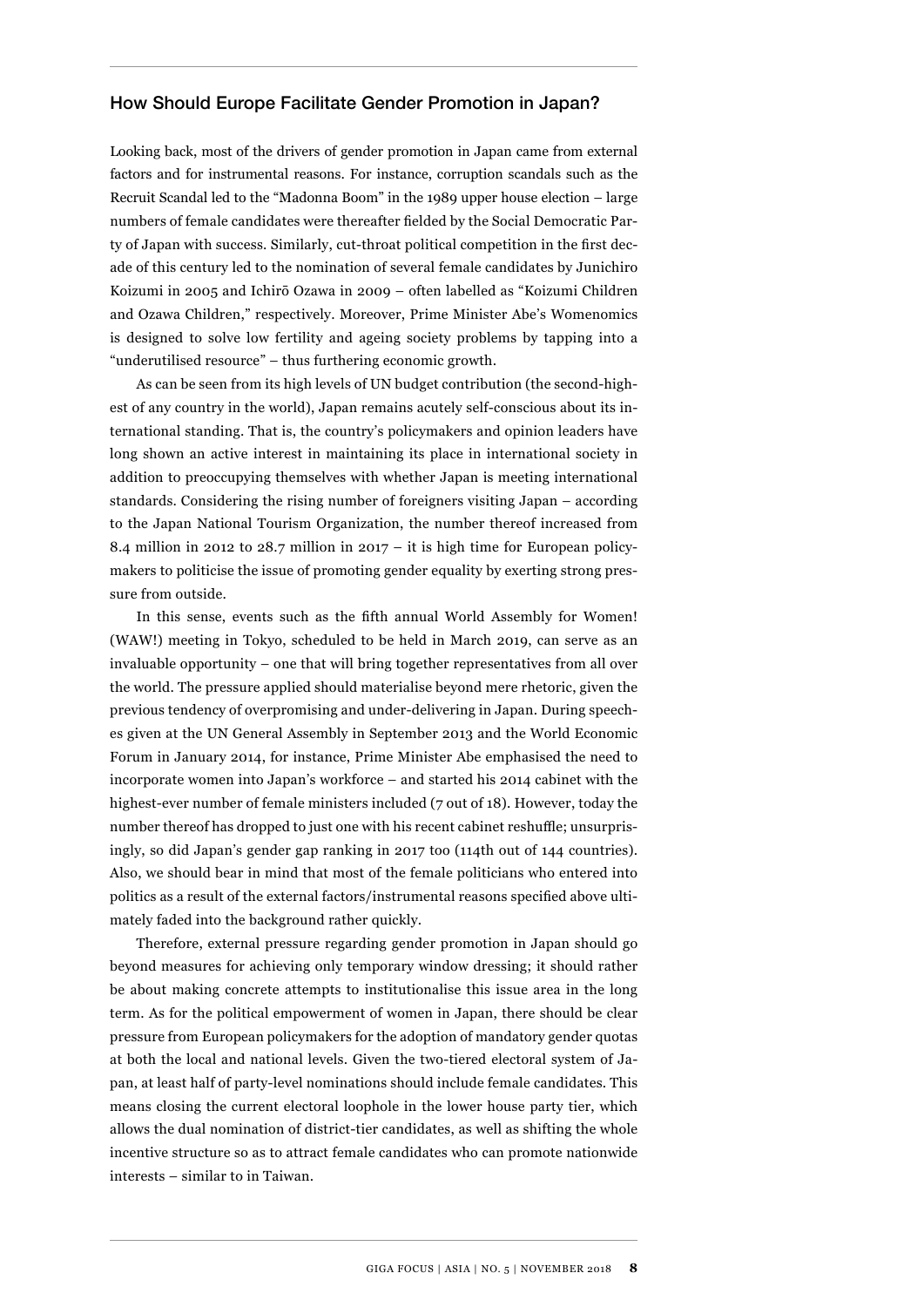In addition, there should be clear measures in place on women's career advancement and work–life balance within the private sector. When Womenomics was at its peak in 2014, the Ministry of Health, Labour and Welfare earmarked some JPY 120 million (EUR 940,000) in subsidies for companies hiring women for managerial positions – but ended up receiving zero applications. In a similar vein, although a generous 12-month paternity leave period exists by law in Japan, the take-up rate of it is only 2–3 per cent (OECD 2016). Given Japan's male-oriented work culture, mere recommendations or weak incentives are not expected to bear much fruit. What should be pushed by European policymakers is, rather, either legalising gender-promotion measures, enforcing strict penalties for not applying them, or creating stronger incentives – as applied in other countries. For instance, similar to the schemes applied in the Nordic countries, Japan could make paternity leave mandatory for a family to be eligible for the full amount of parental leave benefits available to both parents combined. Considering the potential burden this could cause to small enterprises, these measures might first be applied to firms with a large number of employees (say 300 to 500).

Despite its slow progress in the advancement of gender equality, we should not forget that Japan is one of the countries that went through the fastest modernisation process of the late nineteenth century. With the right amount of nudging from outside, Japan hopefully will be able to internalise the significance of gender promotion and spearhead the progress among other Asian countries too  $-$  just like it once did with its economic development.

#### **References**

- Burrell, Barbara (2006), Looking for Gender in Women's Campaigns for National Office in 2004 and Beyond: In What Ways Is Gender Still a Factor?, in: *Politics and Gender*, 2, 3, 354–362.
- Caul, Miki (2001), Political Parties and the Adoption of Candidate Gender Quotas: A Cross-National Analysis, in: *Journal of Politics*, 63, 4, 1214–1229.
- Clark, Cal, and Janet Clark (2008), Institutions and Gender Empowerment in Taiwan, in: Kartik Roy, Hans Blomqvist, and Cal Clark (eds), *Institutions and Gender Empowerment in the Global Economy*, World Scientific Studies in International Economics, 5, Singapore: World Scientific Publishing, 131–150.
- Clark, Cal, and Rose J. Lee (2000), Democracy and "Softening" Society, in: Rose J. Lee and Cal Clark (eds), *Democracy and the Status of Women in East Asia*, Boulder, CO: Lynne Rienner, 185–192.
- Dalton, Emma (2015), *Women and Politics in Contemporary Japan*, Abingdon, OX, New York, NY: Routledge.
- Gaunder, Alisa (2015), Quota Nonadoption in Japan: The Role of the Women's Movement and the Opposition, in: *Politics and Gender*, 11, 1, 176–186.
- Gelb, Joyce (2003), *Gender Policies in Japan and the United States: Comparing Women's Movements, Rights and Politics*, Heidelberg: Springer Nature.
- Hayashi, Michiyoshi (2000), Fashizumuka suru feminizumu (Fascism-Turning-Feminism), in: *Shokun*, 7, 88–98.
- Legislative Yuan (n.d. a), *Legislative Yuan, Republic of China (Taiwan)*, [www.](http://www.ly.gov.tw) [ly.gov.tw](http://www.ly.gov.tw) (11 July 2018).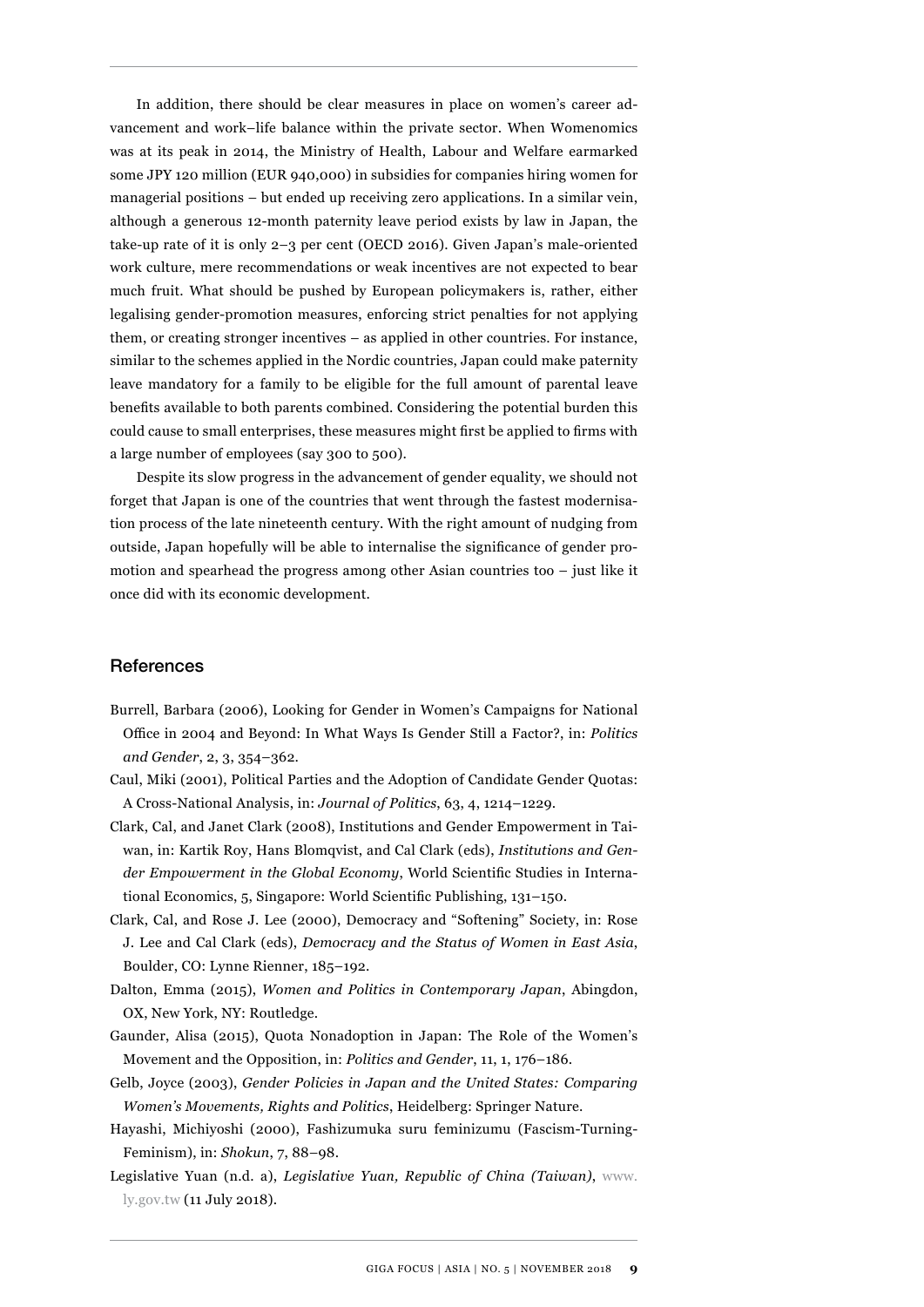- Legislative Yuan (n.d. b), *Legislation Search*, <http://lis.ly.gov.tw/lgcgi/lglaw> (11 July 2018).
- McKean, Margaret (1993), Equality, in: Takeshi Ishida and Ellis Krauss, *Democracy in Japan*, Pittsburgh, PA: University of Pittsburgh Press, 201–224.
- Miura, Mari, Kiyoung Shin, and Jackie F. Steele (2018), *Does "Constituency Facetime" Reproduce Male Dominance? Insights from Japan's Mixed-Member Majoritarian Electoral System*, paper presented at the 2018 International Political Science Association Meeting, Brisbane, Australia.
- National Diet Library (n.d.), *Legislation Search*, [http://hourei.ndl.go.jp/Search](http://hourei.ndl.go.jp/SearchSys/)-[Sys/](http://hourei.ndl.go.jp/SearchSys/) (19 September 2018).
- OECD (2016), *OECD Statistics on Employment: Length of Maternity Leave, Parental Leave, and Paid Father-Specific Leave*, [https://stats.oecd.org/index.](https://stats.oecd.org/index.aspx?queryid=54760) [aspx?queryid=54760](https://stats.oecd.org/index.aspx?queryid=54760) (19 September 2018).
- Olson, David M., and Michael L. Mezey (1991), *Legislatures in the Policy Process: The Dilemmas of Economic Policy*, 8, New York, NY: Cambridge University Press.
- Osawa, Kimiko (2015), Traditional Gender Norms and Women's Political Participation: How Conservative Women Engage in Political Activism in Japan, in: *Social Science Japan Journal*, 18, 1, 45–61.
- Shim, Jaemin (2016a), *Welfare Politics in Northeast Asia: An Analysis of Welfare Legislation Patterns in South Korea, Japan, and Taiwan*, PhD Dissertation, Oxford: University of Oxford.
- Shim, Jaemin (2016b), *Gender and Politics in Northeast Asia: Legislative Patterns and Performance of Female Legislators in South Korea, Japan, and Taiwan*, paper presented at the 6th European Political Science Association, Annual General Conference, Brussels, Belgium (23–25 June).
- Smith, Daniel M., and Steven R. Reed (2017), *The Reed-Smith Japanese House of Representatives Elections Dataset*, Harvard Dataverse, [https://dataverse.har](https://dataverse.harvard.edu/dataset.xhtml?persistentId=doi:10.7910/DVN/QFEPXD)[vard.edu/dataset.xhtml?persistentId=doi:10.7910/DVN/QFEPXD](https://dataverse.harvard.edu/dataset.xhtml?persistentId=doi:10.7910/DVN/QFEPXD) (19 September 2018).
- Swers, Michele L. (2013), *Women in the Club: Gender and Policy Making in the Senate*, Chicago, IL: University of Chicago Press.
- Yoshida, Rie (1999), *CHEER UP! Josei to Seiji no Ii Kankei* (*Cheer up! Good Relations between Women and Politics*), Tokyo: Kindai Bungeisha.

### About the Author

Dr. Jaemin Shim is currently a Thyssen postdoctoral research fellow at the GIGA Institute of Asian Studies. He has received a master's and a PhD in Politics from the University of Oxford, and his primary research interests lie in comparative welfare states, gender and politics, and the representation gap. After completing his PhD in October 2016, he took up a postdoctoral research fellow position – funded by the Japan Society for the Promotion of Science (JSPS) – at the University of Tokyo, and embarked on a global project "Convergence versus Divergence of Mass-Elite Political Cleavages: Conceptual, Methodological, and Theoretical Innovations."

jaemin.shim@giga-hamburg.de, [www.giga-hamburg.de/en/team/shim-jaemin](http://www.giga-hamburg.de/en/team/shim-jaemin)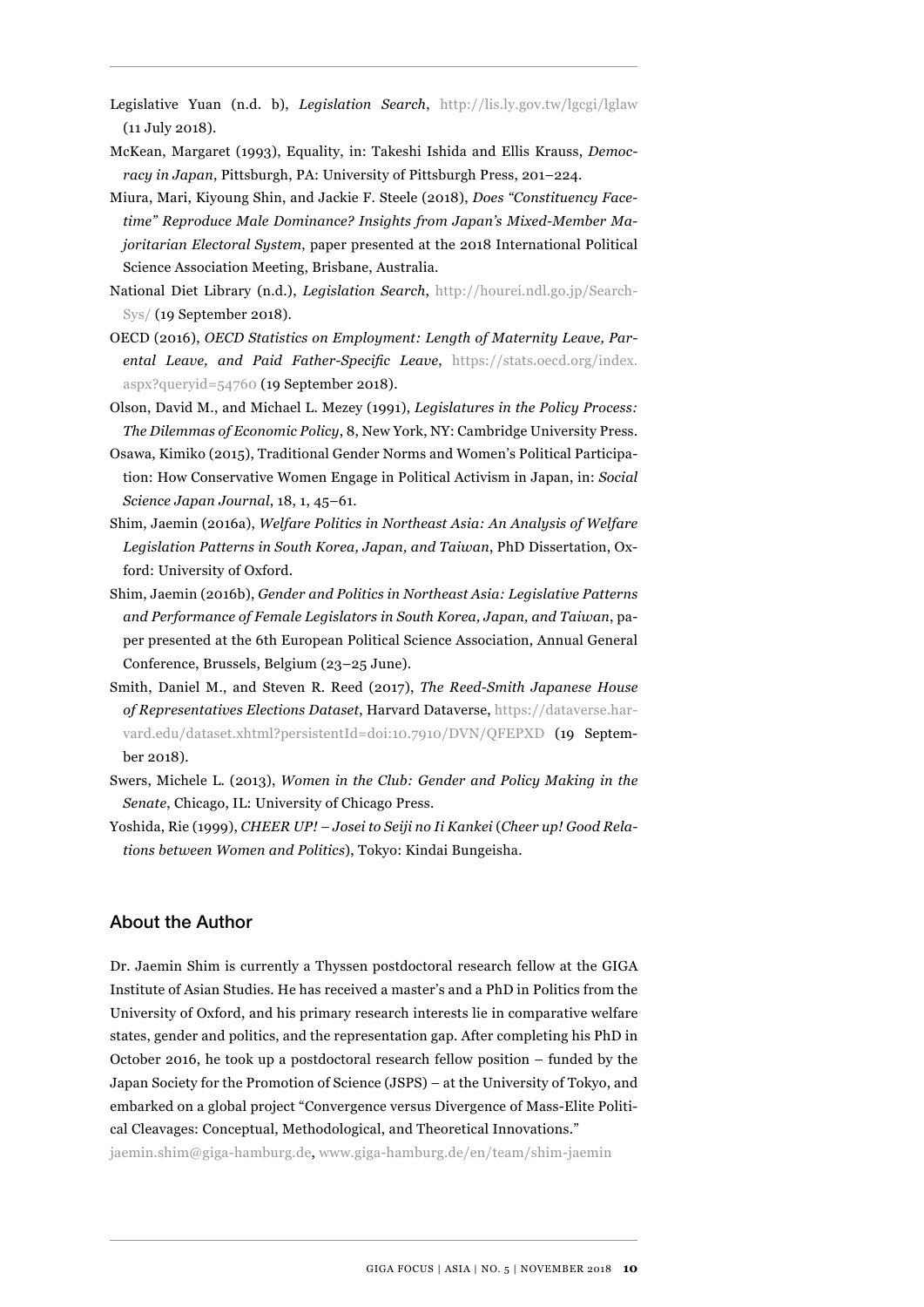# Related GIGA Research

The GIGA's Accountability and Participation Research Programme investigates various socio-political dynamics in Africa, Asia, Latin America, and the Middle East. Its members study institutional change, political processes, and social developments in inclusive and restrictive political contexts. The main focus of research lies on issues of accountability and political participation in different regimes, at both the local and national levels. These scholars seek to understand how the demand for accountability or responsiveness produces expectations and norms for political participation, and what the effects of different forms of participation and mobilisation are on accountability and regime legitimacy.

#### Related GIGA Publications

- Koos, Carlo (2015), *What Do We Know About Sexual Violence in Armed Conflicts? Recent Empirical Progress and Remaining Gaps in Peace and Conflict Research*, GIGA Working Paper, 275, June, [www.giga-hamburg.de/en/publication/what](http://www.giga-hamburg.de/en/publication/what-do-we-know-about-sexual-violence-in-armed-conflicts)[do-we-know-about-sexual-violence-in-armed-conflicts](http://www.giga-hamburg.de/en/publication/what-do-we-know-about-sexual-violence-in-armed-conflicts).
- Lorch, Jasmin, and Bettina Bunk (2016*), Gender Politics, Authoritarian Regime Resilience, and the Role of Civil Society in Algeria and Mozambique*, GIGA Working Paper, 292, October, [www.giga-hamburg.de/en/publication/gender](http://www.giga-hamburg.de/en/publication/gender-politics-authoritarian-regime-resilience-and-the-role-of-civil-society-in-algeria-and-mozambique)[politics-authoritarian-regime-resilience-and-the-role-of-civil-society-in-algeria](http://www.giga-hamburg.de/en/publication/gender-politics-authoritarian-regime-resilience-and-the-role-of-civil-society-in-algeria-and-mozambique)[and-mozambique](http://www.giga-hamburg.de/en/publication/gender-politics-authoritarian-regime-resilience-and-the-role-of-civil-society-in-algeria-and-mozambique).
- Neff, Daniel, and Joachim Betz (2017), *Gender Justice as an International Objective: India in the G20*, GIGA Focus Asia, 3, June, [www.giga-hamburg.de/en/pub](http://www.giga-hamburg.de/en/publication/gender-justice-as-an-international-objective-india-in-the-g20)  [lication/gender-justice-as-an-international-objective-india-in-the-g20.](http://www.giga-hamburg.de/en/publication/gender-justice-as-an-international-objective-india-in-the-g20)
- Ostermeier, Martin, Sarah Linde, Jann Lay, and Sebastian Prediger (2015), *SMARTer Indicators for Decent Work in a Post-2015 Development Agenda: A Discussion and a Proposal*, GIGA Working Paper, 266, February, [www.giga-hamburg.](http://www.giga-hamburg.de/en/publication/smarter-indicators-for-decent-work-in-a-post-2015-development-agenda) [de/en/publication/smarter-indicators-for-decent-work-in-a-post-2015-develop](http://www.giga-hamburg.de/en/publication/smarter-indicators-for-decent-work-in-a-post-2015-development-agenda) [ment-agenda.](http://www.giga-hamburg.de/en/publication/smarter-indicators-for-decent-work-in-a-post-2015-development-agenda)
- Schucher, Günter, and Julian Rothkopf (2014), *Zufriedenheit mit Taiwans Präsident Ma auf dem Tiefpunkt*, GIGA Focus Asia, 2, February, [www.giga-hamburg.](http://www.giga-hamburg.de/en/publication/zufriedenheit-mit-taiwans-pr�sident-ma-auf-dem-tiefpunkt) [de/en/publication/zufriedenheit-mit-taiwans-präsident-ma-auf-dem-tiefpunkt](http://www.giga-hamburg.de/en/publication/zufriedenheit-mit-taiwans-pr�sident-ma-auf-dem-tiefpunkt).
- Wieczorek, Iris (2016), *Japan's Alternatives to Silicon Valley*, GIGA Focus Asia, 3, July, [www.giga-hamburg.de/en/publication/japan's-alternatives-to-silicon](http://www.giga-hamburg.de/en/publication/japan�s-alternatives-to-silicon-valley)[valley](http://www.giga-hamburg.de/en/publication/japan�s-alternatives-to-silicon-valley).